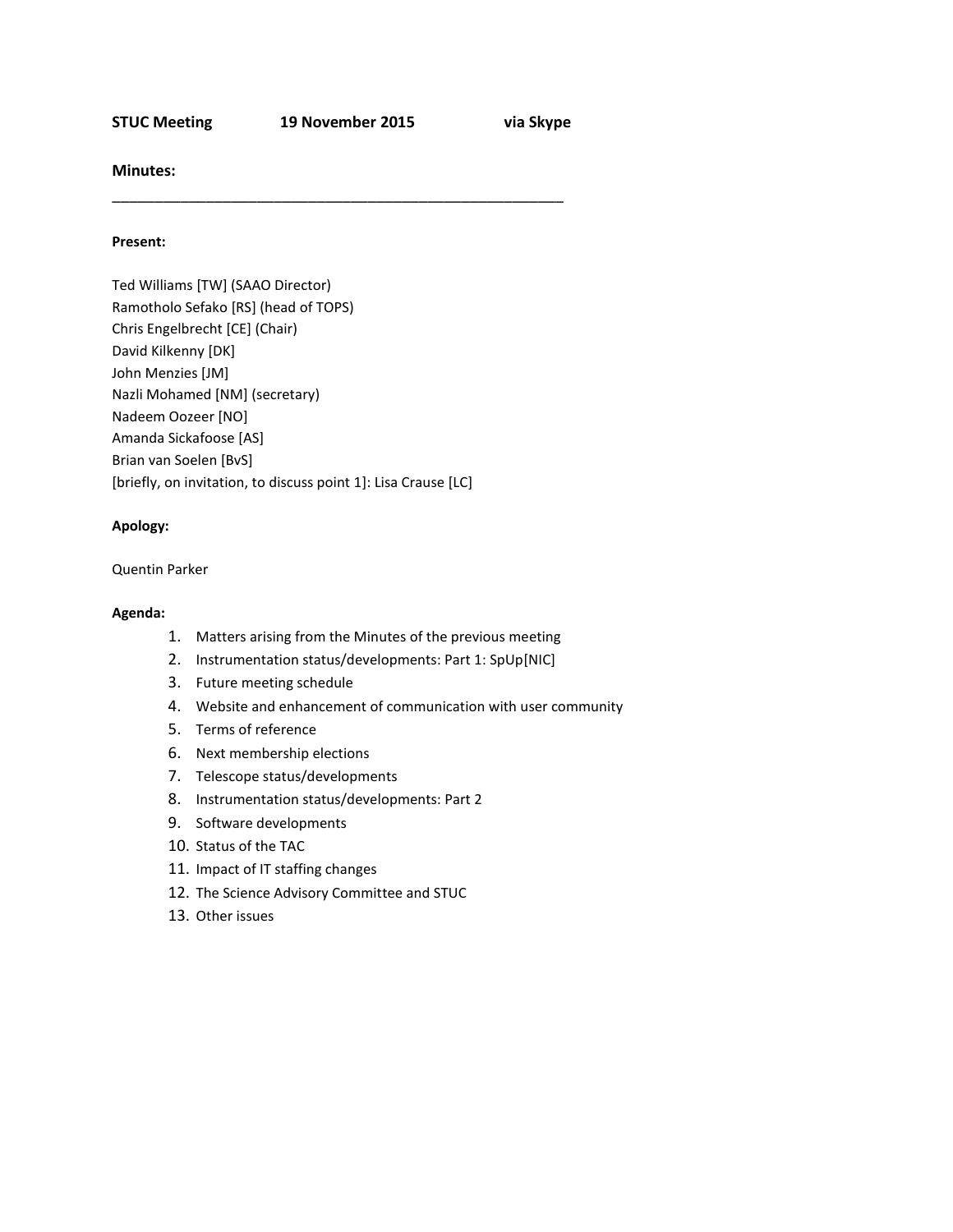### **Meeting commenced at 12:00**

Agenda items 1 and 2 swopped in order of business.

# 1. Instrumentation status/developments: Part 1: SpUp

LC – Spectrograph has been on telescope for 4 weeks; 2 issues were identified. The first: instability in grating identified; this was worked on and will be tested on-sky. The second issue: not tracking well due to the Cassegrain flange not being on perfectly square; this will be properly aligned. The aluminising has been scheduled for next week. Expected back on telescope by  $1^{st}$  or  $2^{nd}$  December, then on-sky testing will take place. Performance during first 4 weeks was very encouraging.

# 2. Minutes of the previous meeting

Minutes circulated and approved (one typo pointed out in point 7( iii) – to be corrected before submitting on website).

### Matters Arising:

2.1 (point 5 in Minutes): Terms of Reference: see agenda point 6 below.

2.2 (point 6 in Minutes): STUC website: see agenda point 5 below.

# 2.3 (point 7 (vii) in Minutes): KMTNet Access

RS – data will be made public after 1 year. The proprietary period could be extended to 3 years if requested by specific PI's. KMTNet will provide flat fields and other stuff related to reduction to the PI's. There is no standard format for providing the data.

# 2.4 (point 10 (ii) in Minutes): IRSF

RS – the trimester schedule will be adopted from January 2016.

# 2.5 (point 10 (i) in Minutes): Fault Reports

RS – discussed with staff and requested that all fault reports are logged and responded to in writing in the books provided.

# 2.6 (point 7 (viii) in Minutes): MASTER telescopes

CE – email response received from David Buckley states that all discoveries of transients with MASTER are sent out as Astronomical Telegrams, so they are all in the public domain. The website will be added to the STUC site along with a few guidelines on how to access the information. [\*ACTION ITEM\* - RS?]

# 3. Future Meeting Schedule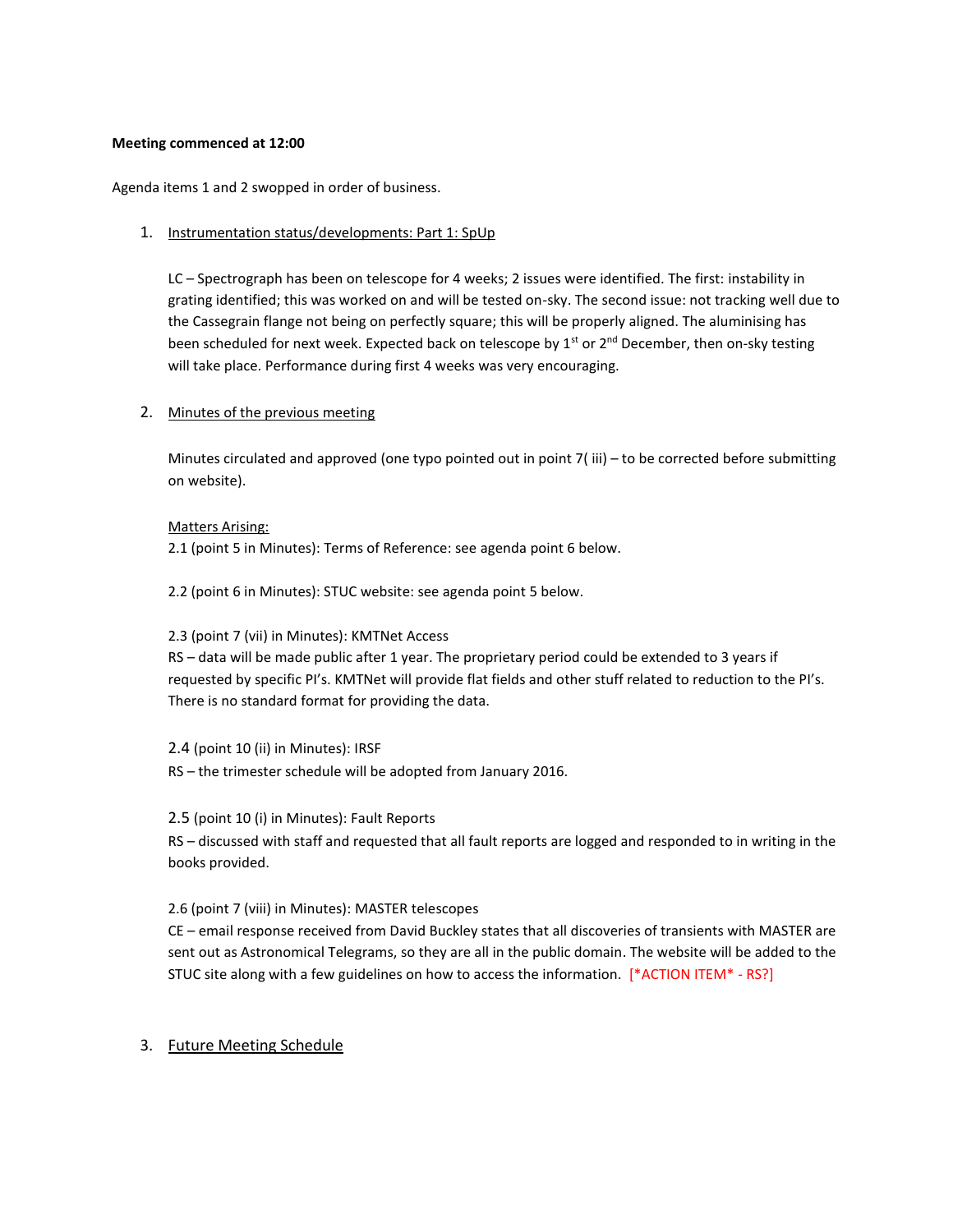CE – PROPOSAL: Meetings to be held at 10am (to accommodate time zones of all members) on the third Thursday for the months of February, June and October. Availability of members for this proposed meeting schedule will be tested via Doodle poll. [\*ACTION ITEM\* - CE]

# 4. STUC Website and enhancement of communication with user community

CE – the website is indeed now available on the SAAO server.

AS – request Patrick Woudt to remove the old site from the UCT server. [\*ACTION ITEM\* - CE]

CE – Minutes will be placed on the site after TW has reviewed them. Propose to circulate the approved Minutes to a list of users of SAAO telescopes over the last 36 months and invite comments approximately 6 weeks before a STUC meeting. [\*ACTION ITEM\* - CE]

AS – include people who *submit* proposals on the list as well [Samantha Fishley can provide names of proposers]. [ditto]

CE – Add a note to the site inviting comments to be received by two weeks before the next meeting and request information from users, e.g. graphs, that could be added to the website. [ditto] TW – A link to the SAAO list of publications can be added to the STUC website as well.  $\left[ \frac{\text{dit}}{\text{tot}} \right]$ 

# 5. Terms of reference

CE – received the version from NO and compared with the official version; there are a few minor differences, e.g. the current internet version does not state that the Director will be involved in the selection of the committee.

NO – the main issue is that there are 2 versions of the ToR circulating; we must decide which one is final. RS – recommend keeping the current internet version as the final ToR. – Accepted by all.

# 6. Next membership elections

CE – half the membership of STUC must be replaced by next year June; all current members should solicit nominations from the community in time for election at the June meeting. [\*ACTION ITEM\* - ALL]

# 7. Telescope status/developments

RS – the contract for the new 1m telescope dome modification has been signed with the vendor and work will begin January 2016 to April 2016. The telescope design is ongoing.

# 8. Instrument status/developments: Part 2

# AS - SHOC software has been overhauled and is working well.

GIRAFFE – project on hold.

One of the present priorities is the WiNCam for the new 1.0m. SHOC will also be useable on the new 1.0m.

 STIGS – Goettingen Univ and North Carolina are working on the spectrograph and plan to place it on Monet. Encouraging SAAO staff to work with them to learn about the project.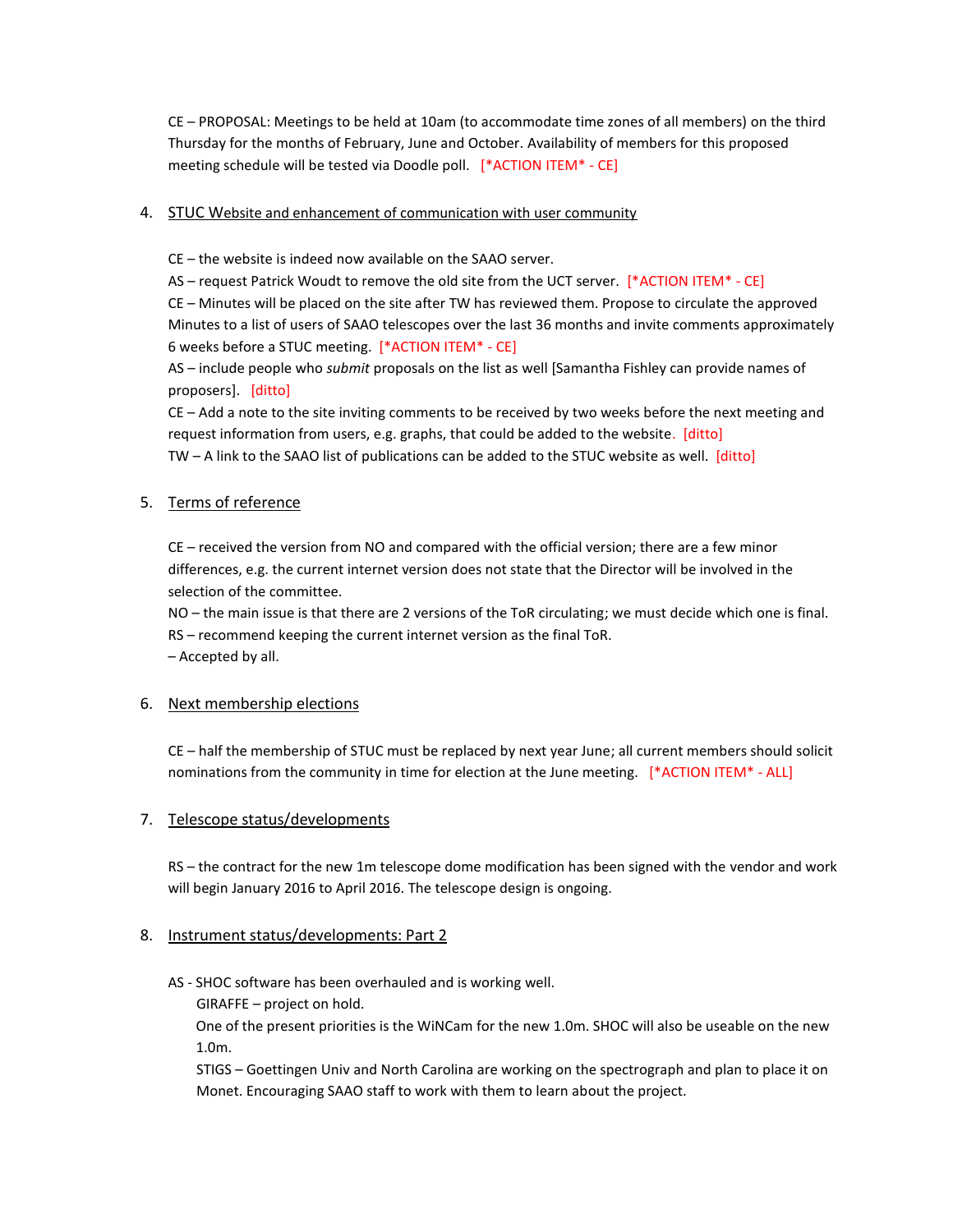TW – we should receive input from the user community on what they would like from a spectrograph. CE – when should such a survey go out?

TW – this could be LC's project after SPuP, probably early 2016, will follow up with Stefan Dreizler. [\*ACTION ITEM\* -TW/CE]

1.9m Prime Focus Camera: Progress/planning for this should also be followed up with LC;

TW – where should this project fall on the priority list? It is currently on hold and focus is on the WiNCam for the new 1.0m telescope.

TW – the Field of View would be slightly smaller on the 1.9m

RS – the other telescopes do have wide-field cameras so the capability for wide-field imaging is available.

# 9. Software developments

No update.

# 10. Status of the TAC

AS – Note that the TAC also considers applications on KMTNet and LCOGT. To date, 14 cycles of TAC work have been concluded. The reviews from TAC have slowed down; the last set of members were AS, Steve Potter, Lerothodi Leeuw and Brian Warner, but two of these members have now stood down. What is the way forward?

RS – AS and Brian Warner have stepped down and 2 new members are required. Nominations have been received, viz. Sudhanshu Barway and Chris Koen, but TW needs to send out official letters of invitation to them.

TW – will look at replacing the other 2 members in 1 year.

CE – STUC should discuss a current status report on the TAC at each of it meetings, starting with the February 2016 meeting. [\*ACTION ITEM\* -TW?]

# 11. Impact of IT staffing changes

DK – heard of 4 resignations within IT, need clarity because this would pose a big concern for users, especially at Sutherland. Users are totally dependent on IT staff being available.

TW – this is being dealt with. Resolution of possible retention packages and replacements are in progress.

# 12. The Science Advisory Committee and STUC

CE – received an email from TW regarding an overlap of the STUC and a Science Advisory Committee (SAC). STUC needs to discuss this:

TW – a recommendation was made by the NRF Institutional Review Panel and the SAAO is required to implement it. Main question is, if the SAC is formed will there still be a requirement for STUC to continue as a separate entity or evolve into the (SAC) committee?

CE – STUC represents a global user community and includes an international member. Is the proposed SAC for SAAO going to include an international scope?

TW - There is no ToR from the NRF yet but assume it will include international members.